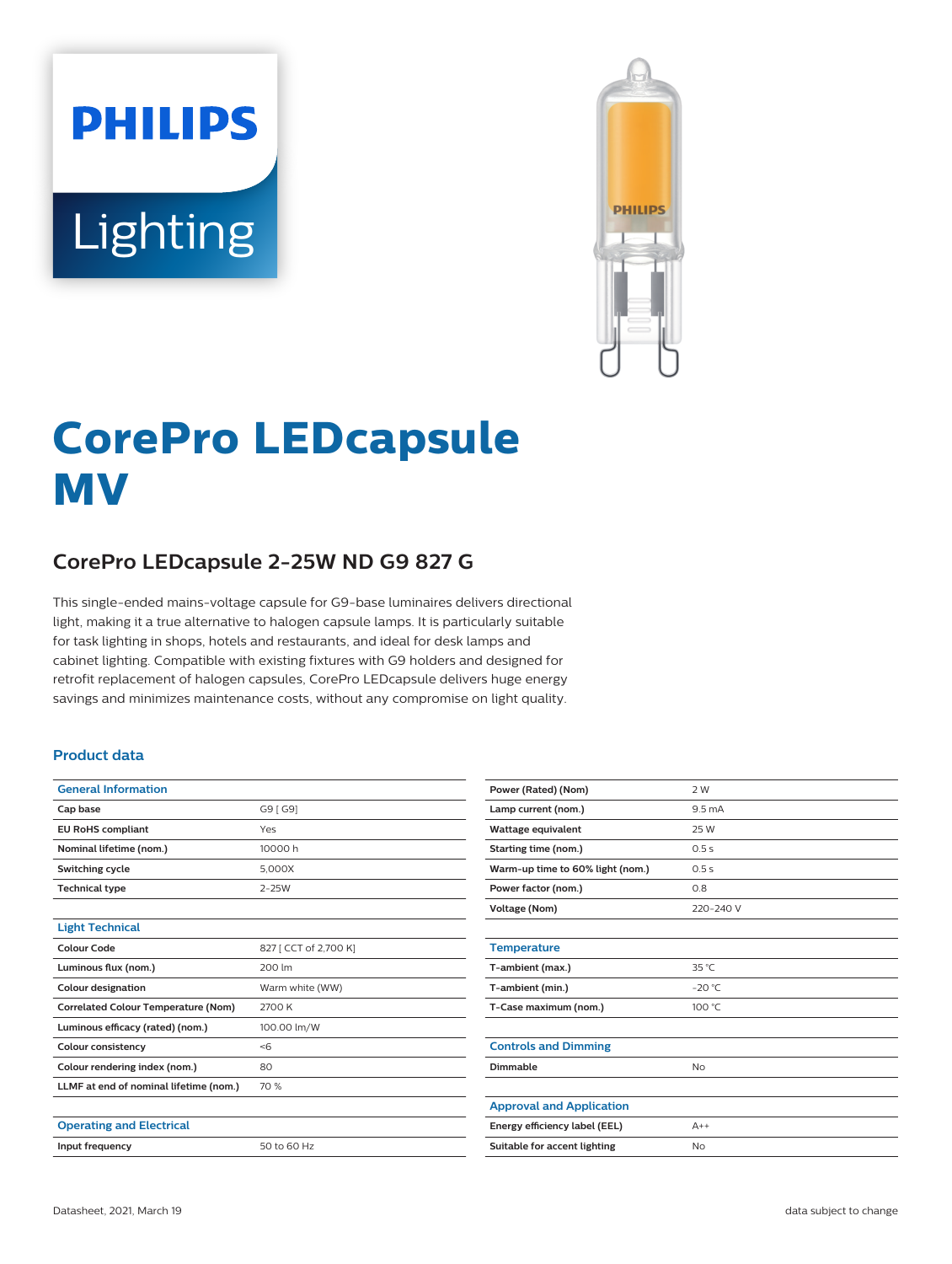### **CorePro LEDcapsule MV**

| Energy consumption kWh/1,000 hours | 2 kWh                                |  |
|------------------------------------|--------------------------------------|--|
|                                    |                                      |  |
| <b>Product Data</b>                |                                      |  |
| Full product code                  | 871869973500500                      |  |
| Order product name                 | CorePro LEDcapsule 2-25W ND G9 827 G |  |
| EAN/UPC - product                  | 8718699735005                        |  |
| Order code                         | 73500500                             |  |

| SAP numerator – quantity per pack |              |
|-----------------------------------|--------------|
| Numerator - packs per outer box   | 12           |
| Material no. (12 NC)              | 929002326202 |
| SAP net weight (piece)            | 0.006 kg     |
|                                   |              |

#### **Dimensional drawing**



| Product                              |                         |  |
|--------------------------------------|-------------------------|--|
| CorePro LEDcapsule 2-25W ND G9 827 G | $13.5 \text{ mm}$ 50 mm |  |

**Photometric data**





**LEDcapsule 2W G9 827**



**LEDcapsule G9**

**LEDcapsule 2W G9 827**